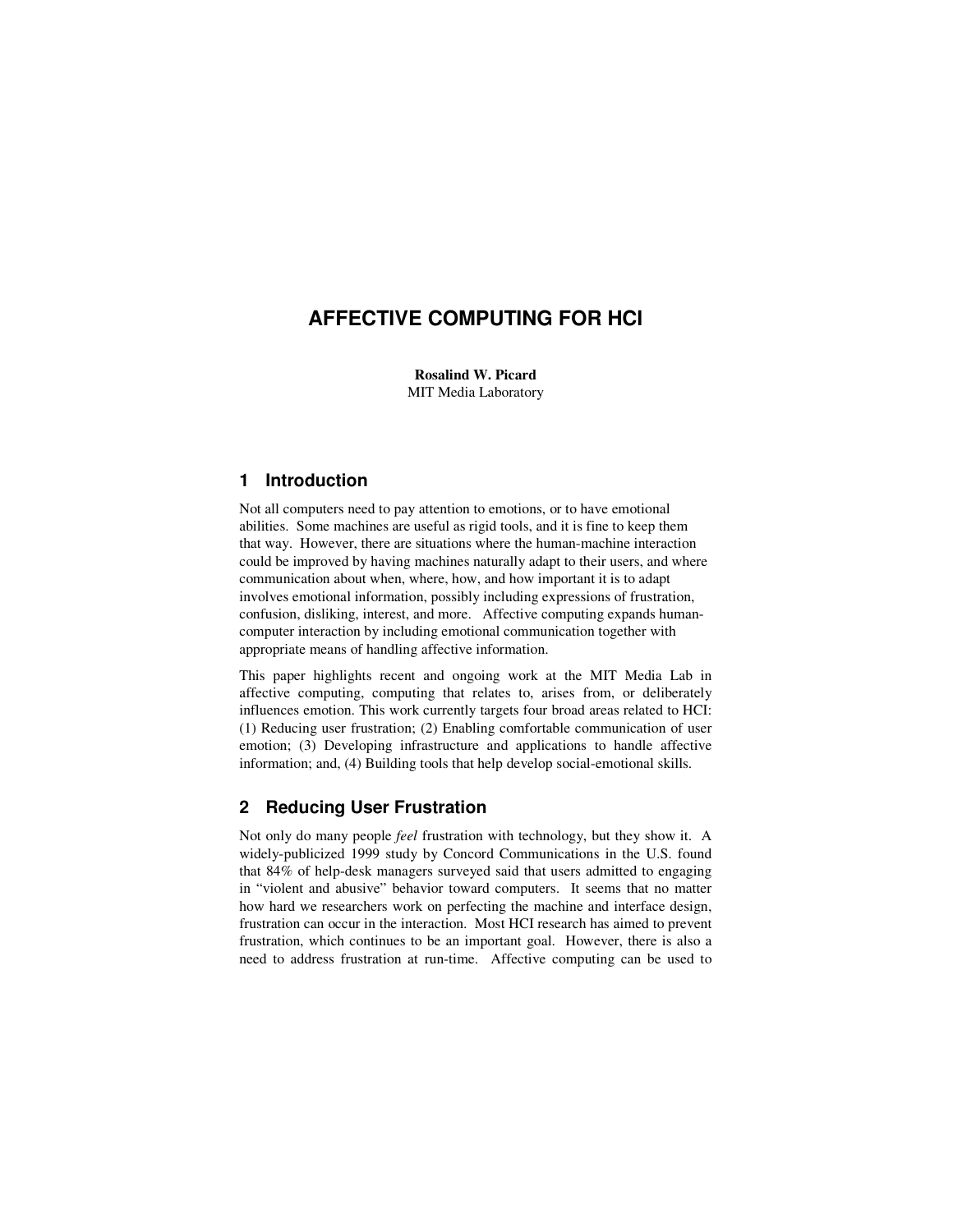address both: (1) Design-time and run-time identification of frustrating situations, and (2) Helping reduce user frustration during an interaction.

We have developed a system that gathers and analyzes two physiological signals together with mouse clicks in an effort to characterize episodes of user behavior when the user experiences problems (Fernandez and Picard 1997). Initial results were significantly better than random at detecting and recognizing such episodes in 21 out of 24 users. We are also adapting mice with pressure sensors to make it easy for people to deliberately express frustration at an application, and to have these moments of expression associated with software events. Even if the system is not smart enough to *fix* the problem that irritates you, it could (perhaps anonymously) begin to let designers know what those things are-- providing a kind of *continuous* human factors analysis.

"It looks like things didn't go very well," and "We apologize to you for this inconvenience" are example statements that people use in helping one another manage negative emotions once they have occurred. Such statements are known to help alleviate strong negative emotions such as frustration or rage. But can a *computer,* which doesn't have feelings of caring, use such techniques effectively to help a user who is having a hard time? To investigate, we built an agent that practices some active listening, empathy, and sympathy, and tested it with 70 users who experienced various levels of frustration (Klein *et al.,* 1999). The agent assesses frustration and interacts with the user through a text dialogue box (with no face, voice, fancy animation or use of the pronoun "I"). Compared to two control conditions, interactions with the emotion-savvy agent led to behavior indicative of a significant decrease in frustration. These results suggest that today's machines can begin to help reduce frustration, even when they are not yet smart enough to identify or fix the cause of the frustration.

#### **3 Enabling Communication of User Emotion**

People naturally express emotion to machines, but machines do not naturally recognize it. Emotion communication requires that a message be both sent and received. In addition to the efforts above aimed at user frustration, we are building tools to facilitate deliberate emotional expression by people, and to enable machines to recognize meaningful patterns of such expression.

Emotion can be sensed in an ongoing way, or by interrupting the user for feedback. Consider a focus group where participants are asked to indicate clarity of packaging labels. If while reading line 3, a subject furrows his brow in confusion, then he has communicated in *parallel* with the task at hand, which has many advantages. Alternatively, he could stop at the end of the task and rate the label as mildly confusing on a questionnaire---*non-parallel* affective communication---occuring via interruption of or at completion of the primary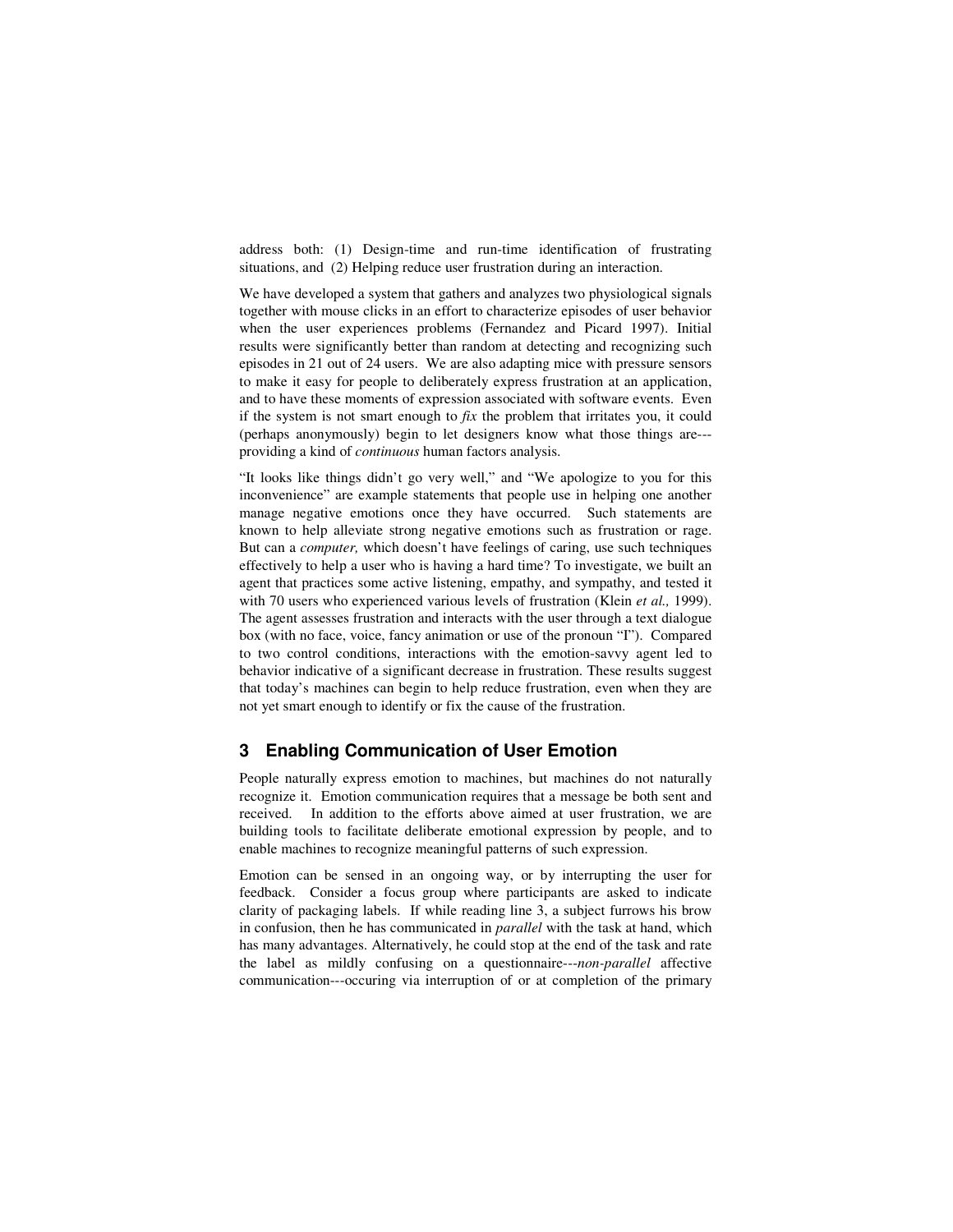task. We are working to enable both kinds of communication, e.g., via eyeglasses that sense chances in facial muscles, such as furrowing the brow in confusion or interest (Scheirer *et al*., 1999). One advantage of these expression glasses is that they can be used in parallel with concentrating on a task or not, and can be activated either unconsciously or consciously. People are free to have a "poker face" to mask true confusion if they do not want to communicate their true feelings, and we think this is good.

We are also exploring multi-modal means of emotion communication. Current recognition rates are up to 81% in automatically detecting and recognizing which of eight emotions an actress expressed through four physiological channels (Vyzas and Picard 1999), which is at a level comparable to machine recognition of facial and vocal expressions. We are also beginning to analyze affect in speech jointly with other natural modes of expression. However, all these efforts seem to push the abilities of traditional pattern recognition and signal processing algorithms, which have difficulty handling the day-to-day and interpersonal variations of emotional expression; consequently, we are conducting basic research in machine learning theory and in pattern recognition to develop better methods.

It is important to keep in mind that some people do not feel comfortable with "parallel communication" of affect, especially with methods involving signals that people do not usually see. Users may prefer either no sensing, or nonparallel communication means such as dialogue boxes that they control, or tangible or non-tangible icons that they can "hit," "kick" or otherwise interact with to directly communicate affective feedback. People have strong feelings about if, when, where, and how they want to communicate their emotions, and it would be absurd if affective computing technology did not respect these feelings. It is important to develop a variety of means and give users choices.

## **4 Developing Infrastructure and Applications**

Most people think it should be easy to gather data on frustration expression: Just sit a subject down in front of a computer running a certain operating system, and "voilà!." Alternatively, hire an actor or actress to express emotions, and record them. If the actor uses method acting or another technique to try to self-induce true emotional feelings, then the results may closely approximate emotions that arise in natural situations. However, these examples are not as straightforward as they may seem at first: they are complicated by issues such as the artificiality of bringing people into laboratory settings, the mood and skill of an actor, whether or not an audience is present, the expectations of the subject who thinks you are trying to frustrate them, the unreliability of a given stimulus for inducing emotion, the fact that some emotions can be induced simply by a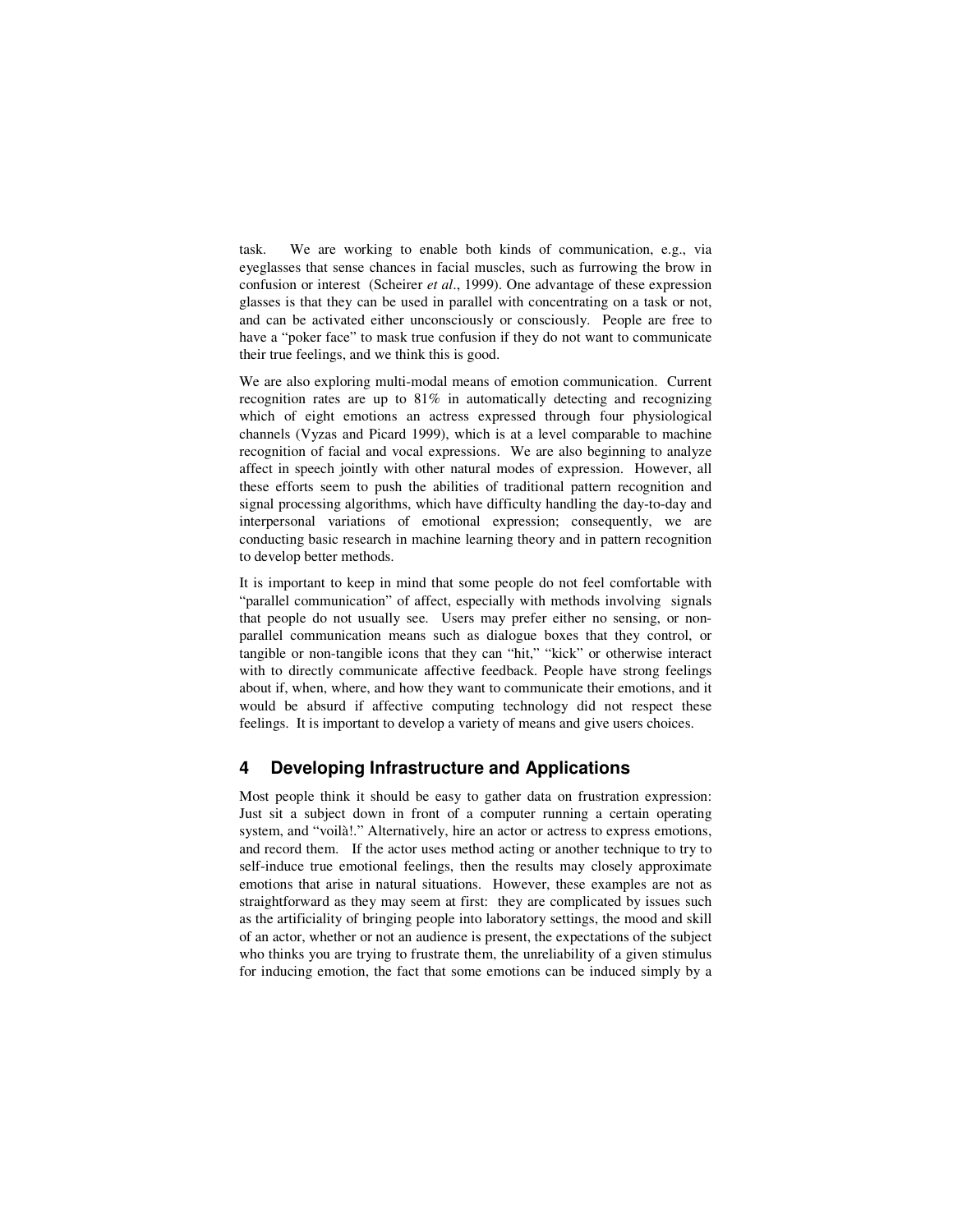subject's thoughts (over which experimenters have little or no control), and the sheer difficulty of accurately sensing, synchronizing and understanding the "ground truth" of emotional data.

We have developed lab-based experimental methodologies for gathering data (Riseberg *et al.*.1998). However, the best way to get realistic data may be to catch people expressing emotions to technology in everyday situations. Wearable and ubiquitous computing both offer new possibilities toward this goal. We have built "affective wearables" that sense information from a willing wearer going about daily activities (Picard and Healey 1997). Some of these wearables have been adapted to control devices for the user, such as a camera that saves video based on your arousal-response (Healey and Picard 1998), and a wearable "DJ" that not only tries to select music you like, but music that suits a feature of your mood (Healey *et al.*. 1998). We are sensing data from drivers *in situ* to learn about natural driving behaviors under stress (Healey *et al.*. 1999). We have also designed and built a wearable system to measure features of expression from professional conductors (Marrin and Picard 1998). Marrin is now adapting this "conductor's jacket" so the wearer can control the play of MIDI music in real-time while making expressive conducting gestures.

### **5 Building Tools to Develop Social-Emotional Skills**

Autistics, who tend to have severely impaired social–emotional skills, have sometimes expressed that they love communicating by computer: computers allow for little transmission of non-verbal affective information and help level the playing field for them to communicate with non-autistics. Current intervention techniques for autistic children suggest that many of them can make progress recognizing and understanding the emotional expressions of people if given lots of examples to learn from, and extensive training with these examples. We have developed a system that is aimed at helping young autistic children learn to associate emotions with expressions and with situations. The system plays videos of both natural and animated situations giving rise to emotions, and the child interacts with the system by picking up one or more stuffed "dwarfs" that represent the set of emotions under study, and that wirelessly communicate with the computer. This effort, led by Kathi Blocher, is being tested with autistic kids aged 3-7 this month. We are also developing a stuffed animal, "Tigger," that exhibits expressive behaviors in response to how a child plays with it, discriminating potentially abusive actions like poking of the eyes from potentially playful actions like bouncing and light pulling on the tail. This work, led by Dana Kirsch, is also undergoing trials with young children.

Over the years, scientists have aimed to make machines that are intelligent and that help people be intelligent. However, they have almost completely ignored